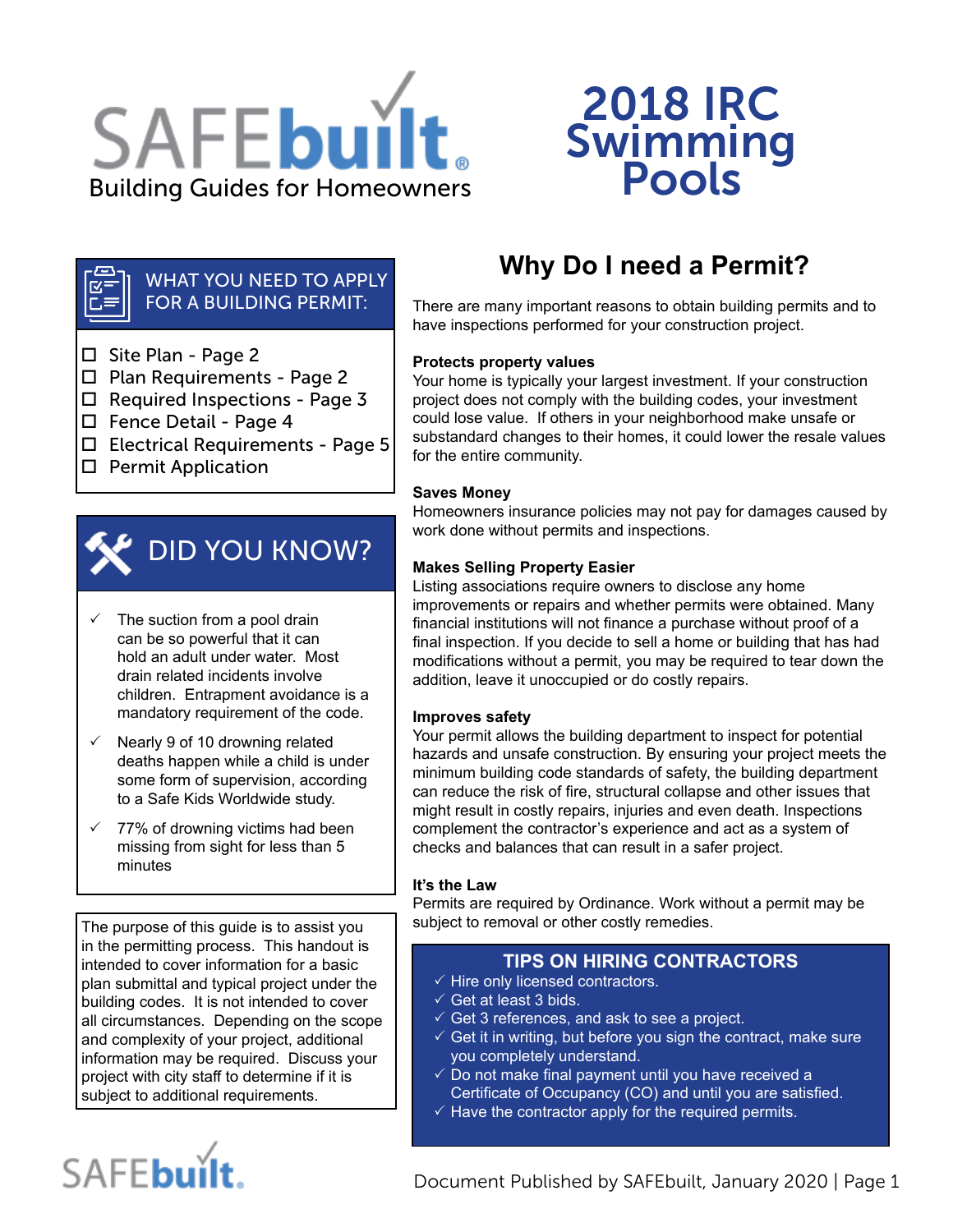## **WHAT IS A SITE PLAN?**

A site plan is a detailed drawing of your property, also known as a survey of your land. These are usually drawn by a land surveyor. The site plan will show the dimensions of your project and its relationship to existing setbacks, easements, utilities, other structures on the property, and distance to your property lines. If your project will require moving any utilities (gas, water, sewer/septic, electric, etc.), show where those utilities will be relocated.

## **What is REQUIRED for a Permit?**

#### □ Provide copies of the SITE PLAN

#### **Notes:**

- 1. Structures must meet zoning requirements.
- 2. A survey from a registered land surveyor will be required if your project is located within the setbacks or in a protected area. If your property is on a slope, you may be required to install silt fence to keep the dirt on your property.
- 3. If you are on a septic tank, you may be required to have approval from the county health department prior to submitting your pool application.
- 4. Certificate of elevation may be required on any lot of record that includes or abuts any portion of a flood plain.
- 5. Entry to your pool must be secured, and a fence or other barrier must be shown on the site plan.



# **CONSTRUCTION PLAN REQUIREMENTS**

#### **What is REQUIRED for a Permit?**

Provide copies of a POOL PLAN, drawn at a legible scale. Such plans shall include details, drawings, and notes that sufficiently describe the work to be done and clearly shows building code compliance: Include the following :

- Address, lot number, owner's name & contact information, designer's name & contact information, list of plan pages in the set.
- Dimensioned, detailed plans showing pool location, decking, fencing, equipment location, retaining walls, spas, pool house location, fire pits, etc.
- Location of electric meters & panels, pool heater gas lines, overflow, backwash, pool fill, etc.
- Profile section of pool
- Provide details of proposed barrier per section 305 of the International Swimming Pool & Spa Code.
- Entrapment protection provisions
- Include any notes or statements on the plan that clarify what work is to be by the pool contractor and what work is to be completed by the property owner
- Notes and/or statements on the plans that clarify who will be responsible for alarm installation, fencing and landscape requirements.

#### **NOTES**

- Separate structures (Pool houses, outdoor fireplaces, etc.) all require a separate permit.
- For above ground pools purchased as a "doit-yourself" kit, you must provide the pool manufacturer's printed product literature, installation instructions, and pool deck/stair construction details.

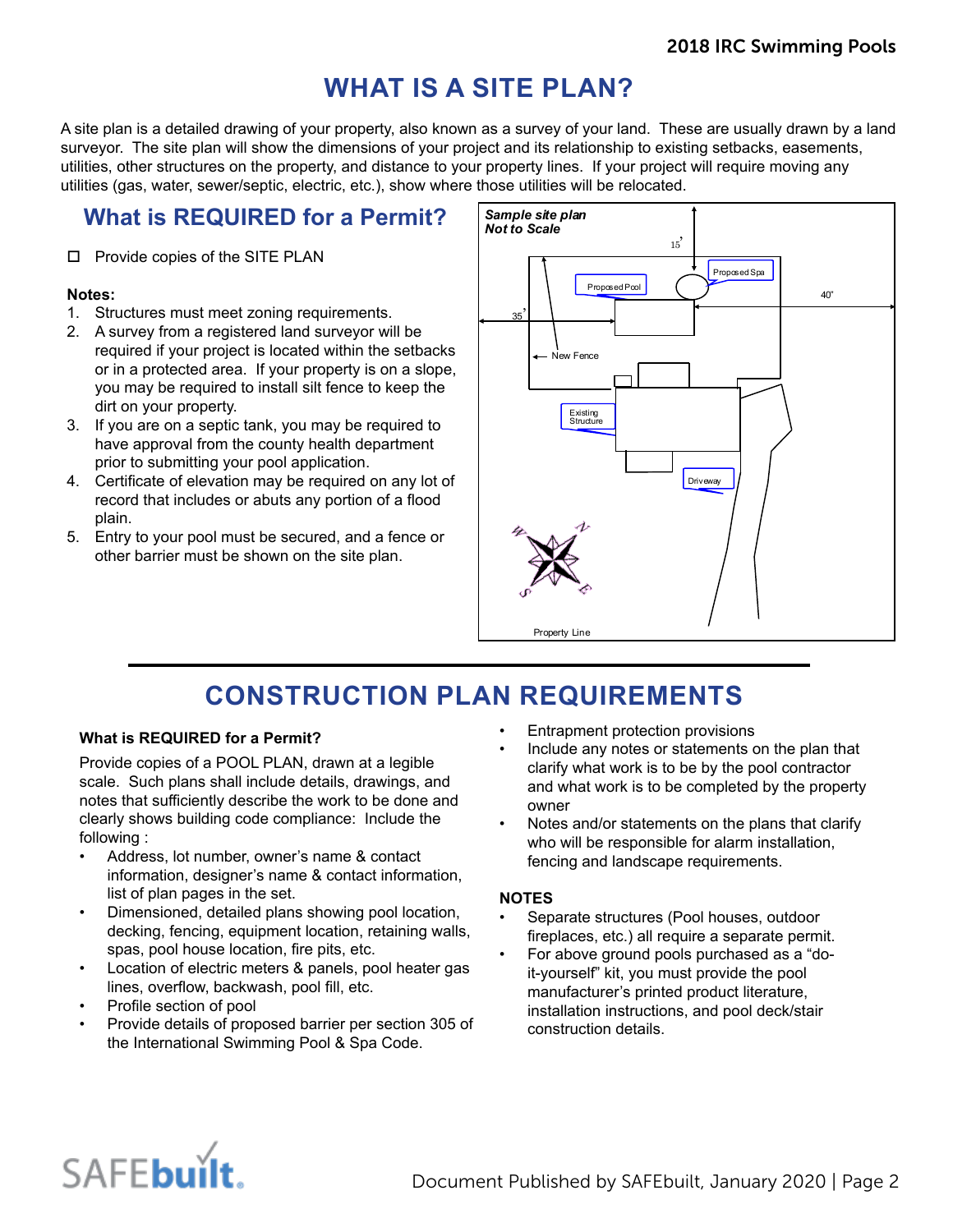## **WHAT THE INSPECTOR WILL LOOK AT: REQUIRED INSPECTIONS**

#### **1. Pool Structure.**

#### **IN GROUND POOLS (BASKET)**

- Made after the pool has been excavated and cleaned of all loose soils, debris, and organic matter all required forms are in place and properly supported
- All drain and circulation piping is in place and under required test.
- All reinforcement steel is in place, properly tied, and supported with concrete bricks or approved chairs to guarantee the required 3" minimum cover.
- All electrical conduits, lighting fixtures (or shells), etc are in place and properly supported.
- All supports or sockets for ladders, diving boards, etc are in place and properly supported.
- The Basket is completely ready for shotcrete.
- For in ground pools not constructed as above (vinyl liners, fiberglass shell), the manufacturer's installation instructions, and/or structural installation plans sealed by a State Licensed Registered Design Professional must be on site at all times during construction.

**ABOVE GROUND POOLS** Made after erection of the pool structure and before any structural members and connections are covered. The installer must provide safe access to all areas of the pool, have the Manufacturer's installation instructions on site at all times, and be ready to perform any tests of connections required by the inspector.

**2. Circulation/Drain Piping Test.** To be made with a basket inspection listed above. A hydrostatic pressure test of 25psi shall be maintained for not less than 15 minutes.

**Exceptions** - Listed pre-fabricated package pool assemblies do not require pressure tests.

- **3. Electrical Bonding.** Made when all metal parts of a pool structure, deck bonding grid, and equipment is properly bonded together and ready to be covered. **Note:** Depending on pool design and site conditions, this inspection may require several trips to be completed and shall be at the inspector's discretion.
- **4. Back Flow.** Made prior to or with the final pool inspection. Check with your local jurisdiction for required backflow prevention for all pools connected to a potable water supply. If the pool fill has an indirect connection, protection is usually not required. **Note:** Building inspectors do not make backflow inspections, but will check pool fills for compliance. Only Certified Backflow Testers can perform and Certify backflow tests. Written certification of passing the test must be provided to the building department before a Certificate of Completion is issued.
- **5. Gas Piping.** Made at any time during construction but before Final inspection. A gas pressure test of at least 10 psi is required. Piping must be under pressure with a working gauge for inspection. **Note:** Gas piping may not be covered or concealed without passing this inspection.
- **6. Electrical System.** Made at any time during construction but before Final. All of the electrical system, including low voltage systems, must be in place and ready for electrical rough-in inspection. The system must meet the requirements of NEC 680 for locations, GFCI protection, bonding, etc. **Note:** Underground electrical may not be covered or concealed without passing this inspection.
- **7. Permanent Fence.** Must be complete, with entry warning alarms working, prior to filling the pool with water. May be done at anytime during construction. **Note:** Construction safety barriers must remain in place until permanent fencing is 100%.
- **8. Pool Final.** Made after the pool and all associated construction is complete and ready for use.
	- The pool must be full of water and all equipment, lights, ladders, steps, and other pool accessories in place, connected, and working as designed for a completed ready for use pool.
	- All permanent fences, gates, and entry warning alarms must be in place and working.
	- All life safety equipment must be in place.
	- All site work, walks, drives, paved areas, and landscaping included in the plans submitted at permitting must have final inspections, and sign-off's by the various departments and authorities as required.

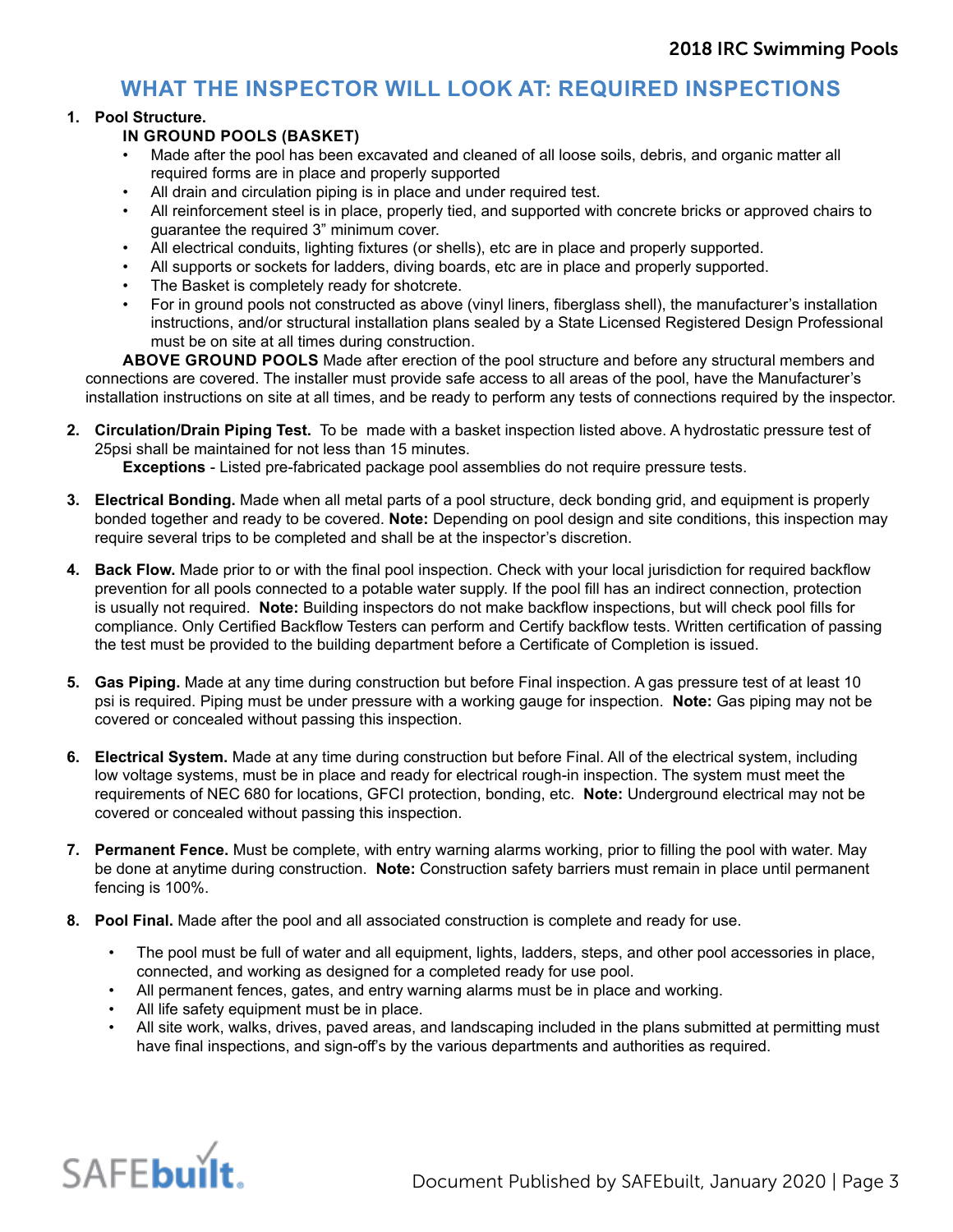# **CONSTRUCTION DETAILS: FENCES & GATE BARRIERS**



**ENERGY CODE COMPLIANCE:**

If the pool is heated, a vapor retardant pool cover is required.

### **HOW DO I SCHEDULE A REQUIRED INSPECTION?**

Please call the inspection line listed on your permit card and leave all information requested in the message.

### **Want to know more? Need more help?**

We hope you found the information in this guide useful. If you have any questions, please feel free to contact us.



- A fence or other permanent barrier, such as a wall, is required to be completely around the pool. If the house is part of the barrier, the doors and windows leading from the house to the pool must be protected with an alarm or approved pool cover complying with ASTM F1346 is installed. **Exception:** Window opening limiting devices may by used on windows not required as egress windows or for ventilation.
- The fence or other barrier must be a minimum of 4' tall.
- Details for a chain link fence barrier is shown. A 1-3/4  $\times$  1-1/4" maximum opening allowed.
- Details for a vertical fence barrier is shown. A 4" maximum opening allowed.
- Gate must swing outwards away from pool and be self-closing.
- If mesh material is used it shall be installed on the exterior side of the horizontal members.